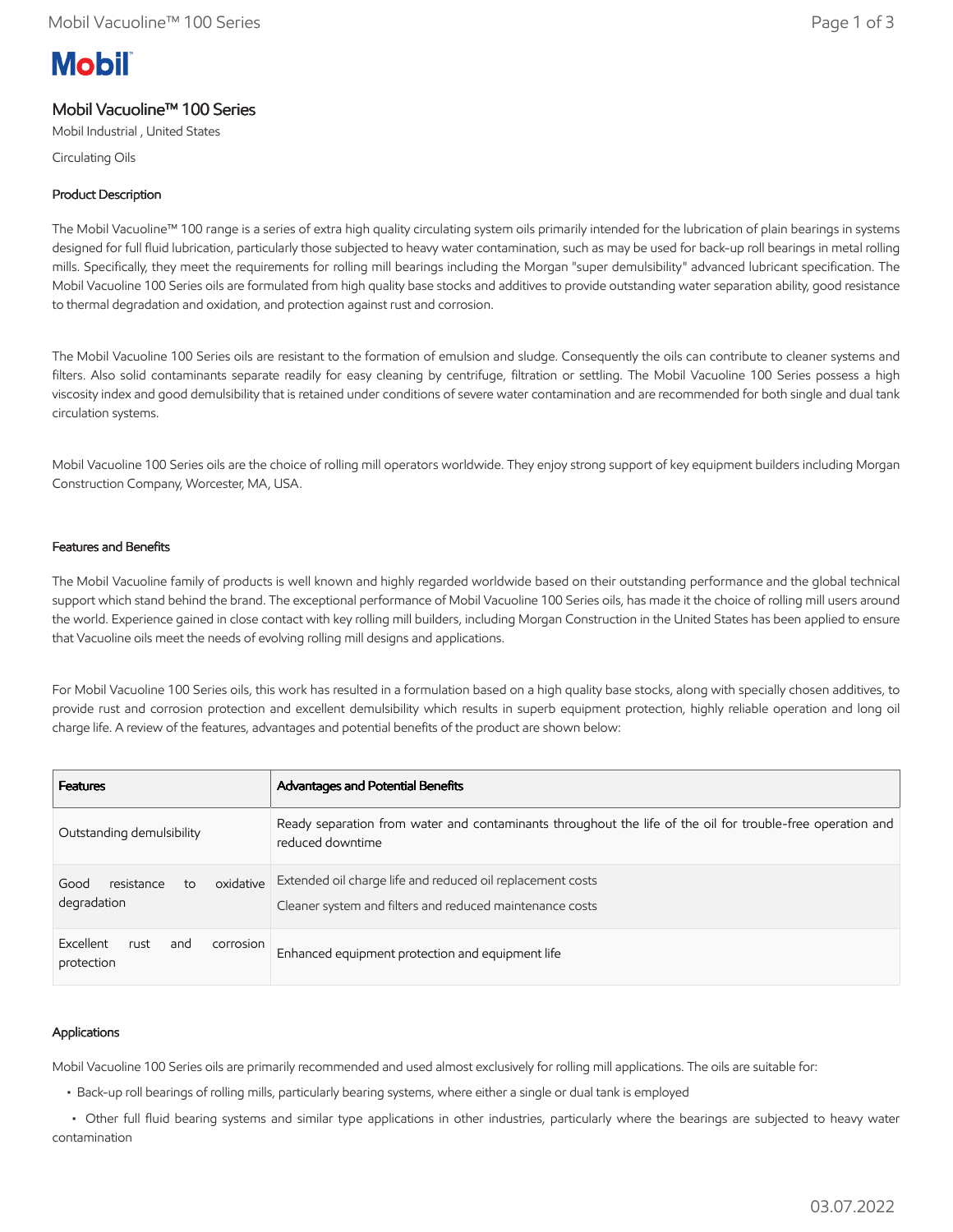#### Specifications and Approvals

| This product meets or exceeds the requirements of:                     |  | 133 | 137      | 146      | 148 |
|------------------------------------------------------------------------|--|-----|----------|----------|-----|
| DIN 51517-2:2018-09                                                    |  |     |          | X        |     |
| SMS Siemag Morgoil-Lubricant Spec Adv Lubricant SN 180 Part 4: 2016-04 |  |     | $\times$ | $\times$ |     |
| SMS Siemag Morgoil-Lubricant Spec Std Lubricant SN 180 Part 3: 2016-04 |  |     | $\times$ |          |     |

#### Properties and Specifications

| Property                                                                  | 128            | 133            | 137            | 146            | 148                 |
|---------------------------------------------------------------------------|----------------|----------------|----------------|----------------|---------------------|
| Grade                                                                     | <b>ISO 150</b> | <b>ISO 220</b> | <b>ISO 320</b> | <b>ISO 460</b> | <b>ISO 680</b>      |
| Copper Strip Corrosion, 3 h, 100 C, Rating, ASTM D130                     | 1B             | 1B             | 1B             | 1B             | 1B                  |
| Demulsibility, Emulsion, 52 C, Non-EP Oils, ml, ASTM D2711(mod)           |                |                |                |                | 40                  |
| Demulsibility, Free Water, 52 C (125 F), Non-EP Oils, ml, ASTM D2711(mod) | 40             | 36             | 39             | 41             |                     |
| Density @ 15 C, kg/l, ASTM D4052                                          | 0.89           | 0.89           | 0.9            | 0.9            | 0.91                |
| Emulsion, Time to 40/37/3, 82 C, min, ASTM D1401                          | 15             | 20             | 25             | 30             | 35                  |
| Flash Point, Cleveland Open Cup, °C, ASTM D92                             | 280            | 288            | 286            | 296            | 318                 |
| Foam, Sequence I, Stability, ml, ASTM D892                                | $\overline{O}$ | $\mathbf 0$    | $\mathbf{O}$   | $\overline{0}$ | $\mathsf{O}\xspace$ |
| Foam, Sequence I, Tendency, ml, ASTM D892                                 | $\mathbf 0$    | $\mathsf{O}$   | $\mathbf 0$    | $\mathbf 0$    | $\mathsf{O}\xspace$ |
| Kinematic Viscosity @ 100 C, mm2/s, ASTM D445                             | 14.8           | 18.8           | 23.9           | 30.1           | 36.7                |
| Kinematic Viscosity @ 40 C, mm2/s, ASTM D445                              | 150            | 220            | 320            | 460            | 680                 |
| Pour Point, °C, ASTM D97                                                  | $-9$           | $-6$           | $-9$           | $-6$           | $-6$                |
| Rust Characteristics, Procedure A, ASTM D665                              | <b>PASS</b>    | <b>PASS</b>    | <b>PASS</b>    | <b>PASS</b>    | <b>PASS</b>         |
| Viscosity Index, ASTM D2270                                               | 96             | 95             | 95             | 95             | 91                  |

#### Health and Safety

Health and Safety recommendations for this product can be found on the Material Safety Data Sheet (MSDS) @ [http://www.msds.exxonmobil.com/psims](http://www.msds.exxonmobil.com/psims/psims.aspx) /psims.aspx

All trademarks used herein are trademarks or registered trademarks of Exxon Mobil Corporation or one of its subsidiaries unless indicated otherwise. 05-2022

#### Exxon Mobil Corporation

22777 Springwoods Village Parkway Spring TX 77389 1-800-ASK MOBIL (275-6624)

Typical Properties are typical of those obtained with normal production tolerance and do not constitute a specification. Variations that do not affect